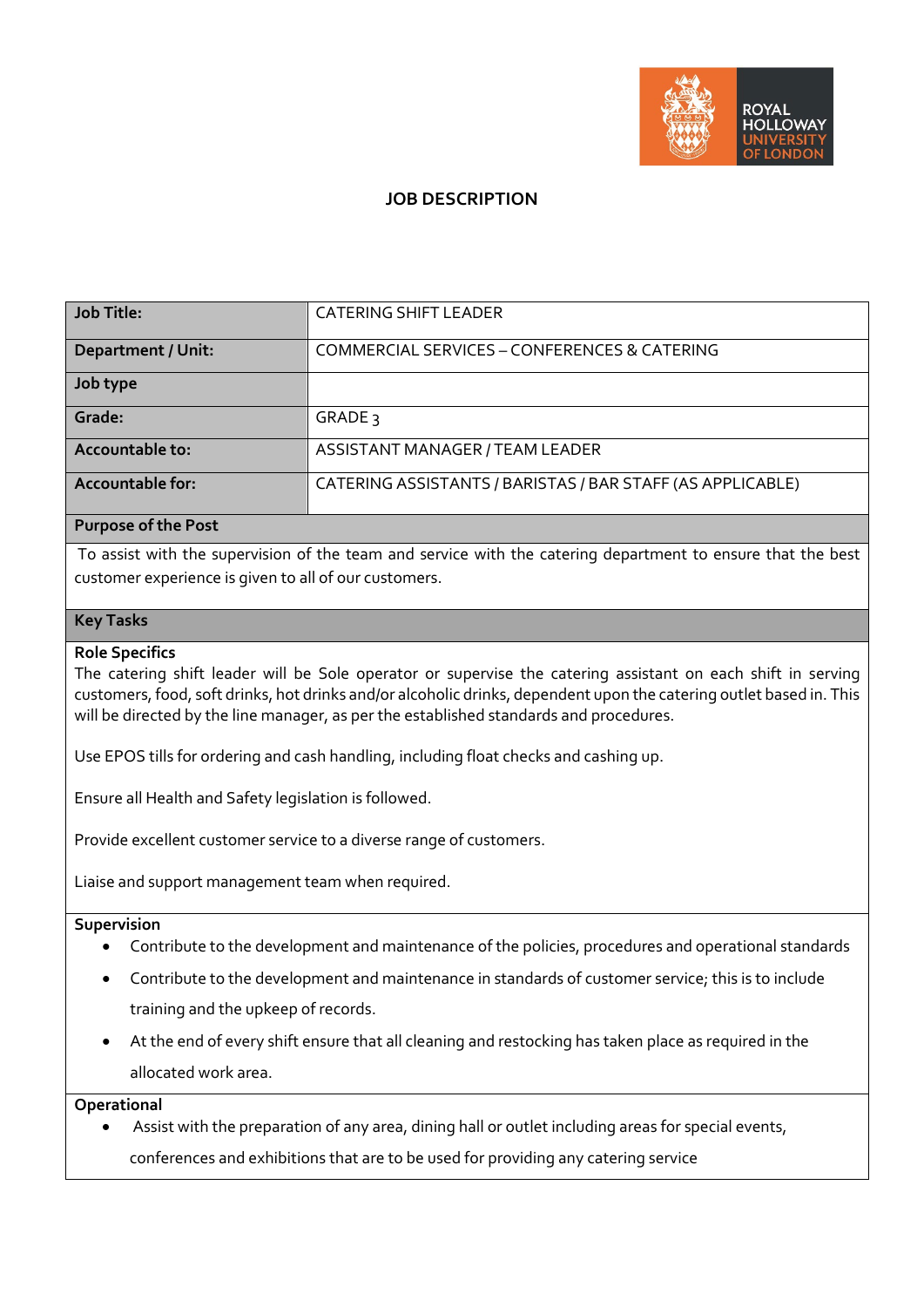• Have complete product knowledge of the items within the catering outlet, assisting customers with their food choice including information on food allergens and dietary requirements

### **Financia**l

- Operate the till and take cash or debit / credit cards, ensuring adequate change is maintained throughout the day. Undertake float checks and cashing up
- Ensure all stock control and recording systems are maintained as per established operational standards and procedures and assist in monthly stock take as directed by the line manager
- Ensure all stock control and recording systems are maintained and assist in monthly stock take, as necessary
- Check in deliveries as required ensuring goods are as listed and suitable for sale, ensuring stock rotation to keep wastage to a minimum
- Place orders with suppliers as directed by the line manager

### **Legislative/Compliance**

- Comply with all health & safety regulations and safe systems of work taking remedial action, as necessary
- Attend all training as required including all mandatory and yearly refreshers
- Report any defects in any equipment or facilities to the line manager
- Reading and recording of refrigerator, cold display cabinets; identifying remedial action as necessary.

### **Customer Focus**

- Develop a welcoming environment to enhance the student and customer experience; assisting with training and development of catering assistants directed by the line manager
- Deal sympathetically, promptly and professionally with all comments or complaints; dealing with confidential information as necessary
- Conduct daily shift briefings

# **Administration**

- Checking and authorising the recording of fridge and food temperature in the hygiene books
- Checking and authorising hygiene and cleaning checklists, reporting any concerns to the line manager
- Completion of allergen data sheets
- Printing of menu cards and pricing labels

# **Other Duties**

The duties listed are not exhaustive and may be varied from time to time as dictated by the changing needs of the College.

The post holder will be expected to undertake other duties as appropriate and as requested by his/her manager.

The post holder may be required to work at any of the locations at which the business of Royal Holloway is conducted.

**Internal and external relationships**